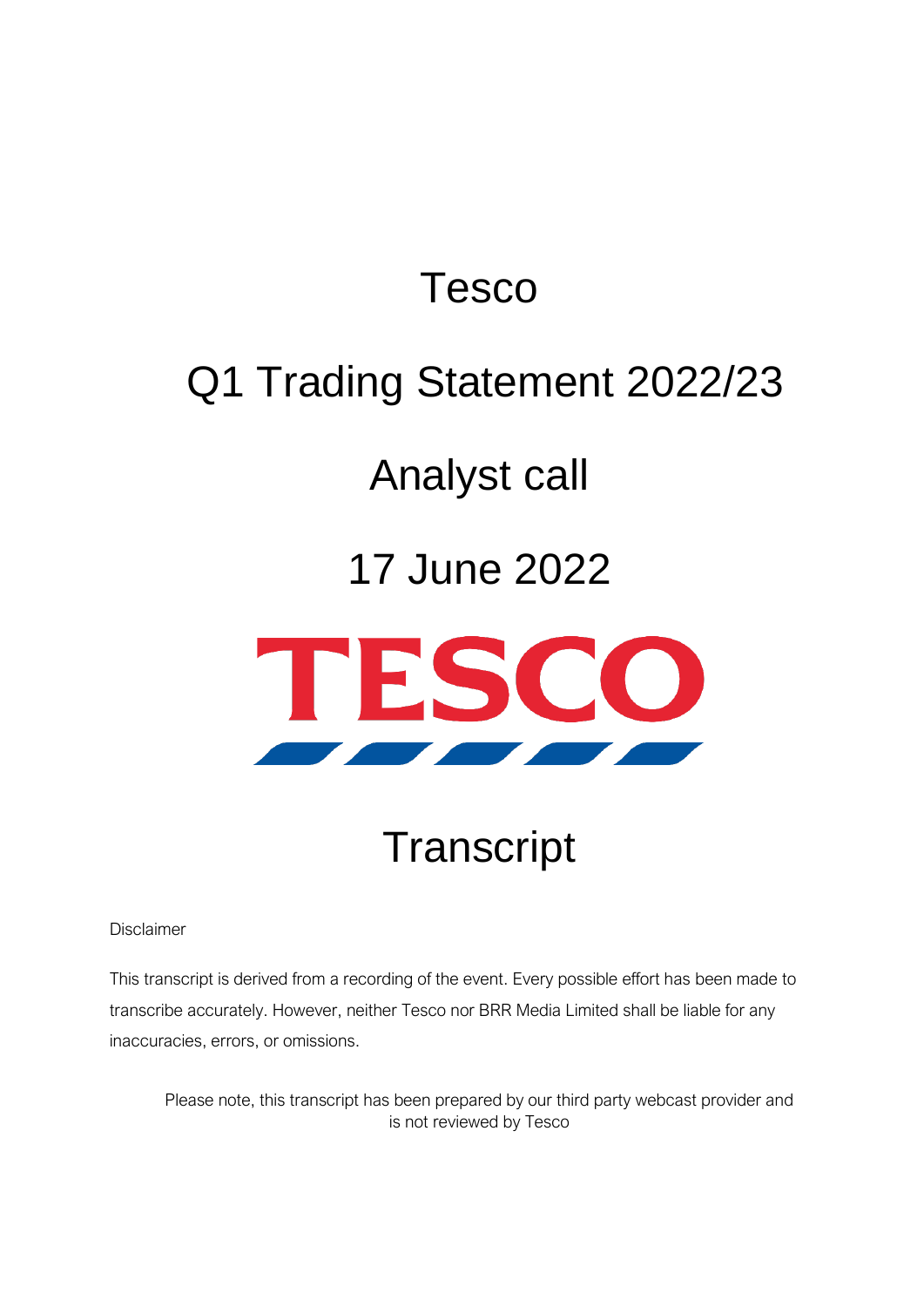Good morning, everyone. Thank you for joining us today. I'm here in Welwyn with Imran, and in a moment, we'll be delighted to take your questions. Hopefully, you've all had a chance to read the trading update that we published earlier this morning, so I won't go back over the details.

#### Ken:

We've made good progress in a challenging market, and I want to start by thanking all our colleagues across the group for everything they've done supporting customers and communities, day in, day out. Importantly, customers are rewarding us with their loyalty, and we've been able to grow share in every one of our markets. In our core UK market, the material and ongoing investment that we have made in the powerful combination of Aldi Price Match, Low Everyday Prices and Clubcard Prices is working. By offering the best possible prices on over 2,000 essential products, along with truly exceptional deals for our Clubcard members, we are helping to ensure that price does not become a reason to shop anywhere else.

#### Ken:

We know that staying competitive on prices is the most important thing we can do for our customers at this time. Although it is difficult to separate it from the significant impact of lapping last year's lockdowns, we are seeing some early indications of changing behaviour as a result of the inflationary environment. It is therefore even more important that we work with our supplier partners to mitigate as much inflation as possible. Where it is being passed on, our aim is to ensure it is a little bit less and a little bit later than the rest of the market. Given that our quarter one numbers reflect the impact of annualising last year's lockdowns, we have included the three year like-for-like measures to help you understand the longer-term strength of the business. These show that we are materially ahead of pre-pandemic levels, with total retail sales up by around 10% versus 19/20.

#### Ken:

Although I'm not going to go through all the numbers in detail, I would like to highlight Booker's performance, particularly in catering. While this is partly due to the lockdown effect last year, there is also significant improvement in the underlying strength of the business. Booker has added over 13,000 net new catering customers in the first quarter, while continuing to provide exceptional levels of availability and service. Taking it back to the group level at this early stage in the year, and given the uncertainties in the external environment, our retail profit guidance remains unchanged at between £2.4 and £2.6 billion. Our cashflow guidance also remains unchanged at between £1.4 and £1.8 billion.

#### Ken:

Before I hand over to questions and answers, a quick reminder that if you can keep to one or two questions initially, that will really help us get around everyone. And with that, I'll hand the call back to the operator.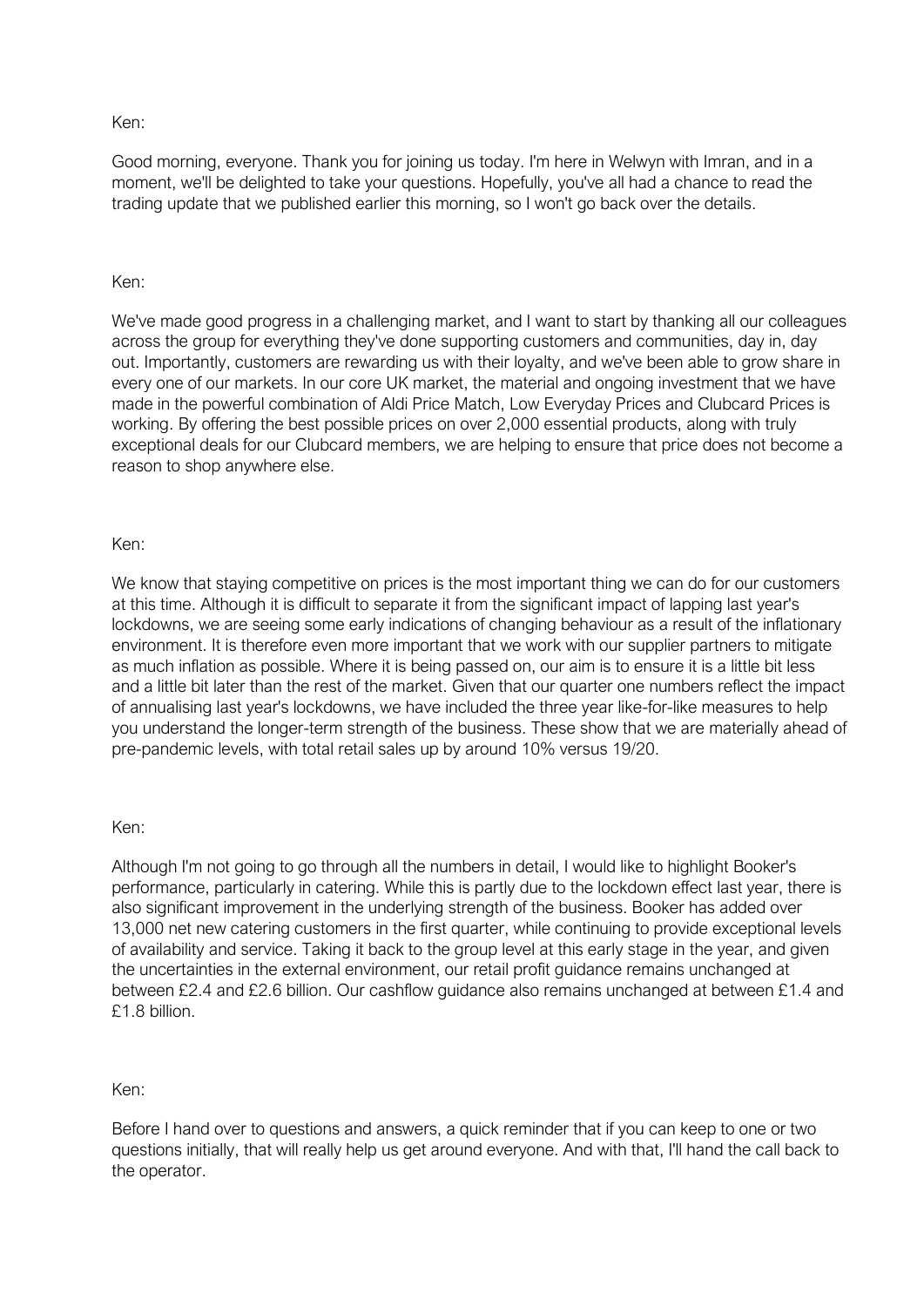#### Mark:

Thank you. If you wish to ask a question, please dial 01 on your telephone keypads now to enter the queue. If you find your question has been answered before it's your turn to speak, you can dial at 02 to cancel. And our first question comes from the line of Andrew Gwynn of BNP Paribas Exane. Please go ahead.

#### Andrew Gwynn:

Hi, morning all. Two questions very quickly. Firstly, just elaborate a little bit more on this changing consumer behaviour. I presume that just sort of means shift in mix, shift in range, but so far presumably nothing too exceptional on that front. And then the second question connected to that really is, to what extent does changing in the mix, do they have a significant impact on profit? Does it create a bit of competitive tension with brands? Is private label a good thing for profitability? Thank you very much.

#### Ken:

Thank you, Andrew. And I think the emphasis we put here is that early and the reason for that is that of course the lockdown last year makes it really difficult to get a clean read about what's been driven about normalising behaviour of the customer versus a reaction to the inflationary pressures that we are all facing. And so what we are seeing is, we are seeing what you'd expect, which is a higher frequency of shop, smaller baskets, a return to shopping in our convenience stores and all of which I think works for Tesco because of its comprehensive kind of channel penetration, whether that be convenience in our stores or online.

#### Ken:

What we have seen is reasonably early signs that where there is heightened levels of inflation in staples, such as bread and pasta, we are seeing the customer choose the own brand or the entry level brand variety, and to help them manage their overall basket cost. The good news from a Tesco perspective is they're still choosing to shop with Tesco because we're so competitively priced. So overall, it is really early days yet, and these are really early indicators, but we felt it important just to flag it.

Imran:

On the mix, Andrew..

Andrew Gwynn:

Sorry, just on the profit, does it...?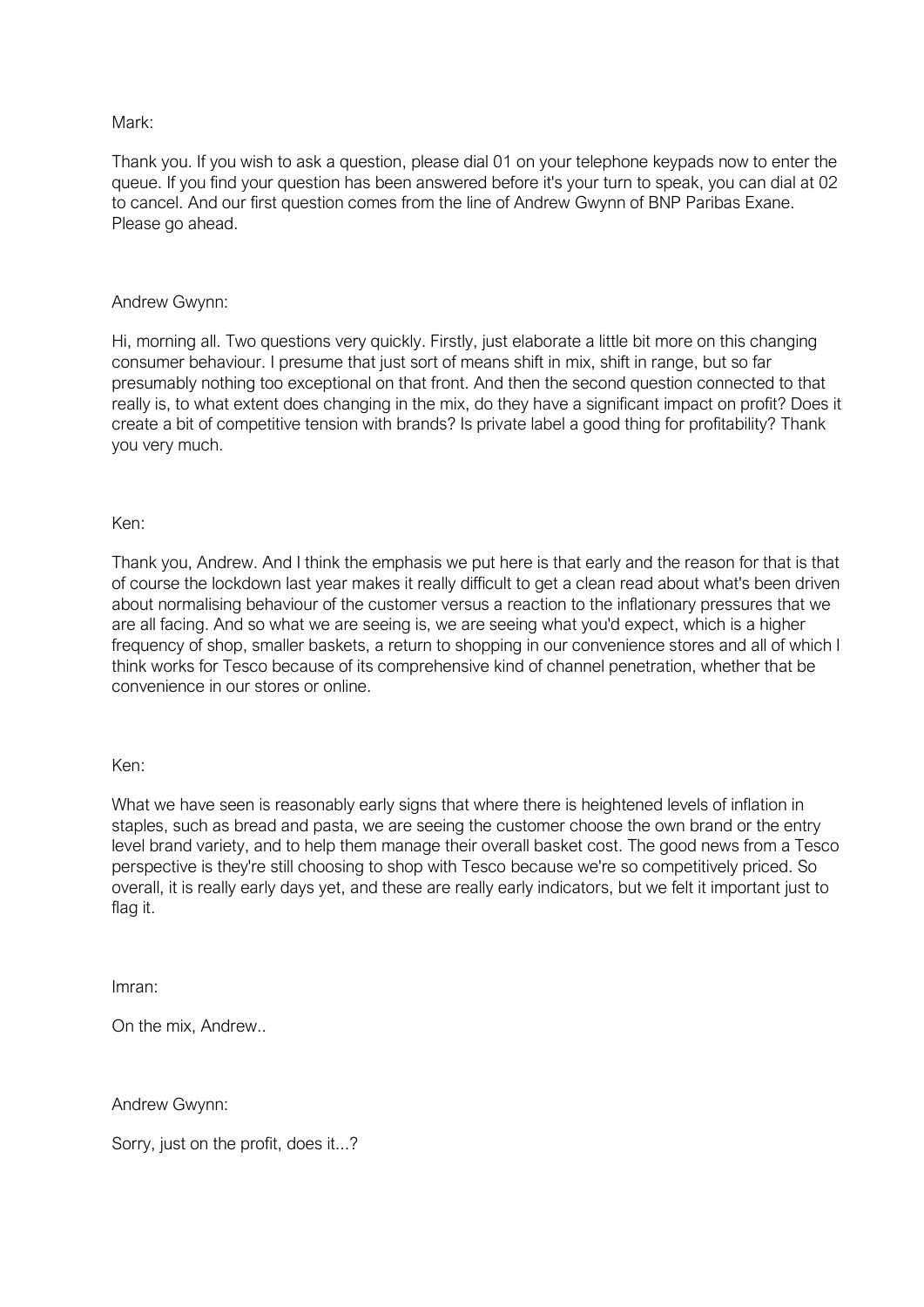#### Imran:

Sure. No problem. Look, I mean, the way I think about it is first is the key point here for me is the fact that we're able to serve customers looking for value. We have what they're for. So that's a positive because that's good for volumes. On the flip side, as we've discussed a few times, it depends category by category, but clearly there is some tension that is introduced as customers down trade. We talked about it a few times and our drive is to continue to find ways to offset that.

#### Andrew Gwynn:

Okay, great. Thank you very much. Have a good weekend.

Ken:

Thanks Andrew.

#### Mark:

The next question comes from the line of Andrew Porteous at HSBC. Please go ahead, your line is open.

#### Andrew Porteous:

Yeah. Hi team. A couple from me, I guess the first of those is the gap between yourself and your big four peers has been quite stark in through the first quarter, you're winning share, where they're all losing share quite significantly. I'm just wondering if you can put your finger on what it is that's really driving that sort of out performance for Tesco versus the peers, because you could easily have lost share this quarter and it not be the worst thing in the world. And then the second thing was really a question around Booker, just on the catering side, what sort of levels of inflation are you seeing within the Booker catering business, or I guess the catering industry more broadly. And are you seeing any impacts from, I guess, some of your catering customers, are they seeing sort of low volumes or customers switching away there?

#### Ken:

Thanks very much, Andrew. Let me address the second one first. So, Booker performed so strongly during the quarter for a couple of reasons. First, clearly is it lap the lockdown last year and that's challenging therefore to kind of pull apart what's just normalising kind of eating out behaviour. And to what extent has that been kind of held back or constrained by inflation, we find it difficult to pull it apart. What's been interesting for us though, is that with Booker growing its catering business by 50% during the quarter is that within the catering market, Booker has been a clear winner and that really is down to the customers it serves. And what we've seen there is that Booker is not only winning new customers, but its best customers are winning in the market overall. And a lot of that is down to the fact that the Booker customers in catering are trying to manage their menus and they're pricing more effectively than the rest of the market.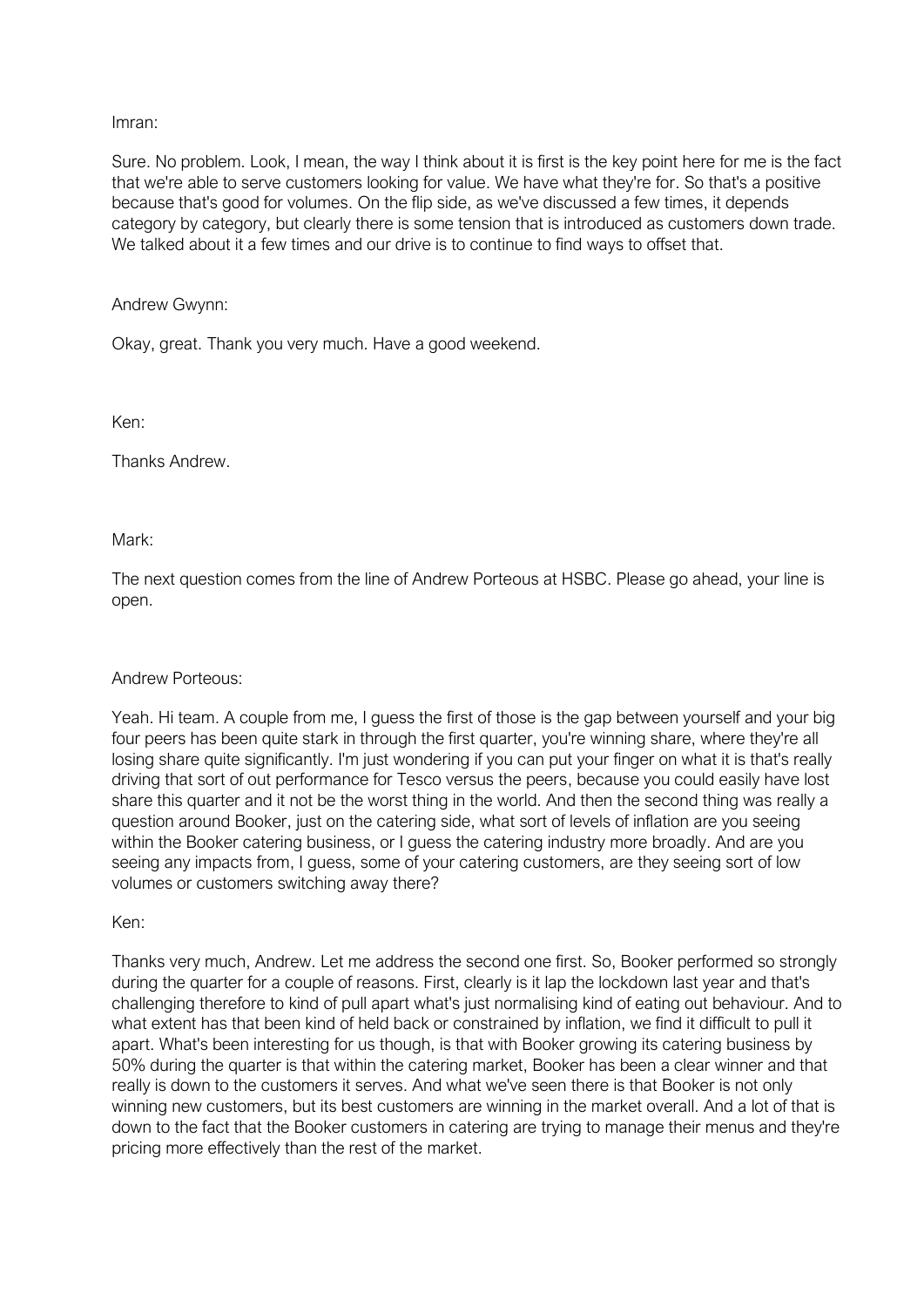So they're quite competitively priced and Booker works very hard to help them manage their menus and their mix to keep that value proposition. That said, overall, we see catering inflation running ahead of retail inflation. In terms of our kind of first quarter performance, it's never one thing. I mean, clearly our very strong value position is helping a lot. And I think it's less about the fact that we've suddenly made a big play for value, it's more the fact that we've been consistently good value for some time now. And so the customer's learned that it can rely on us. And the other thing is that we have very consciously moved away from high-low stunt deals, multi buys towards a everyday low pricing model, which means that customers can trust they're going to get a good deal from us, no matter when they shop us as opposed to wondering when we are on our off deal.

And we believe that that's quite a powerful platform. Clearly Clubcard prices is also helping. And then I would call out the last two factors as really, really strong supply chain. So that availability has been that bit better. We have all the same challenges as the rest of the industry, but we've just been able to probably beat the market on availability by one or two points, and our shopping experience has been consistently strong, our store teams and our store leaders together with supply chain have done a magnificent job, right the way through this quarter.

Andrew Porteous:

That's really great. Thank you very much.

Ken:

Thank you.

Mark:

Now, the next question comes from the line of Clive Black at Shore Capital. Please go ahead, your line is open.

Clive Black:

Good morning, gentlemen. Thanks for the opportunity. I just wanted to have a chat about working capital if possible, because one assumes that with your overall sales level given where inflation is, that food volumes are reasonably down. But equally in the non-food world, one thinks of Target maybe one or two others…there's a lot of stock in the system and I just wondered on both those counts if you could give us some colour how you see working capital evolving with a quarter in the bank. Thank you.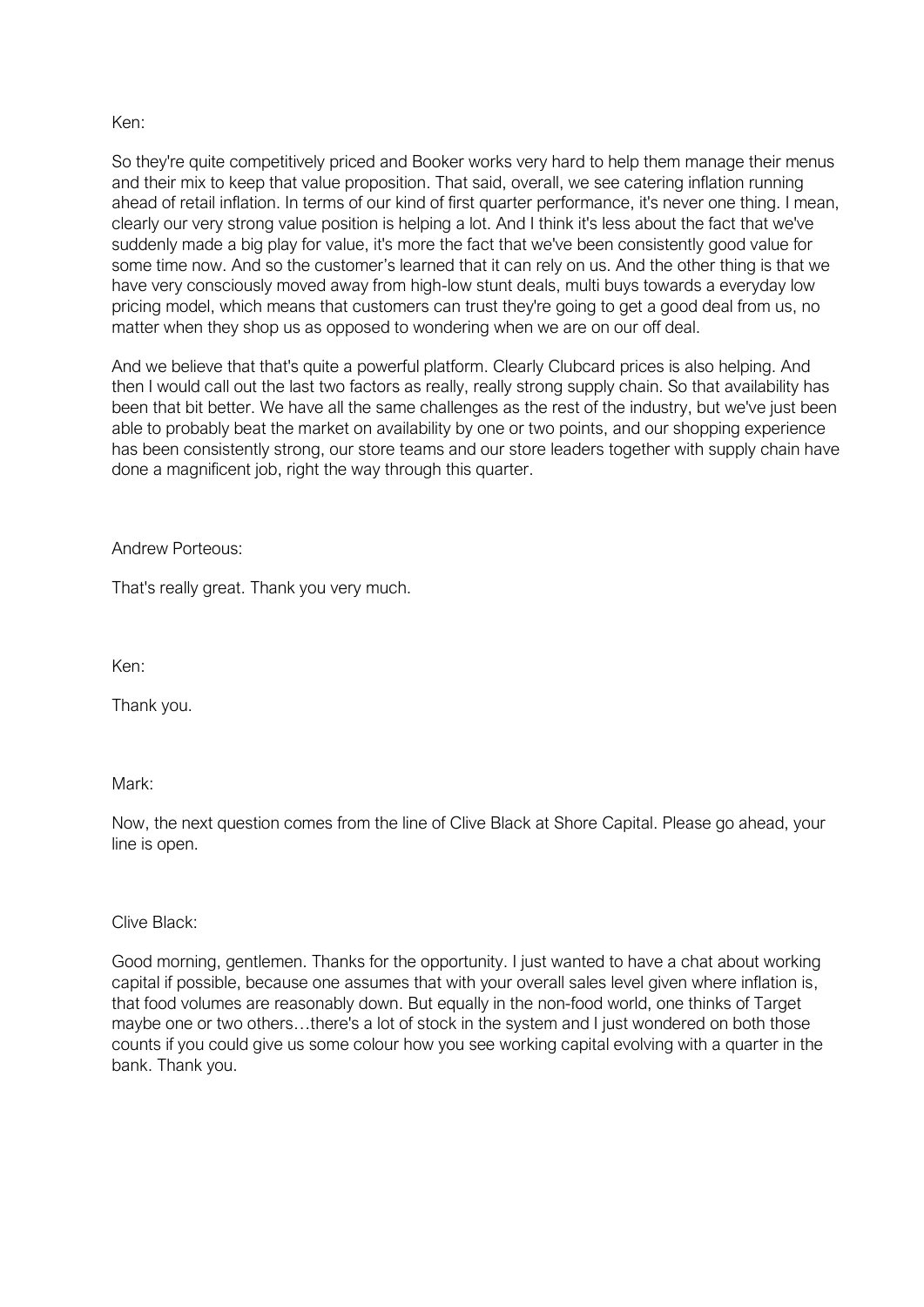#### Imran:

Sure. So maybe let's talk about the non-food element of your question first. So I think important to remember is that general merchandise and clothing combined are actually quite a low penetration of our total sales, think of that around 10%, so we don't actually have a very high exposure to that. Now clearly, when I look at the first quarter last year, we had disclosed we were growing almost 20%, this year in the first quarter, we called it out of the trading statement. We have a decline general merchandise bit high single digit and clothing, mid single digit, as expected as part of the normalisation.

#### Imran:

We have a good team working on our inventories, making sure we've got the right stock, clearly Jubilee, we had a bit more and that's sold through, but I think we're overall in a good position on inventories for non-food. When I look at the overall working capital, what I said in April nine weeks ago still holds pretty much, we had some favourable inflows from fuel and from fuel recovery, as in the volume step up as well as from the Booker catering, that's going to continue to help us in this first quarter, but clearly that's going to be lapping that, and I still continue to see a net outflow for the year at this early stage, but nothing materially different than what I said to you overall.

#### Clive Black:

Wonderful. And then just by way of further question, maybe for Ken, I noticed your chairman was speaking at a CEO's convention yesterday, which was interesting, but seemed particularly gloomy on the UK consumer. I just wondered, are you aligned with his thinking?

#### Ken:

Clive, everyone's entitled to a point of view. I tend not to speculate on future customer trends. We try and stay really close at what the consumer's doing right now, and we focus on responding to that and that's really worked for us.

Clive Black:

Thank you. Okay.

Mark:

Thank you. Our next question comes from the line of William Woods at Bernstein. Please go ahead, you line is open.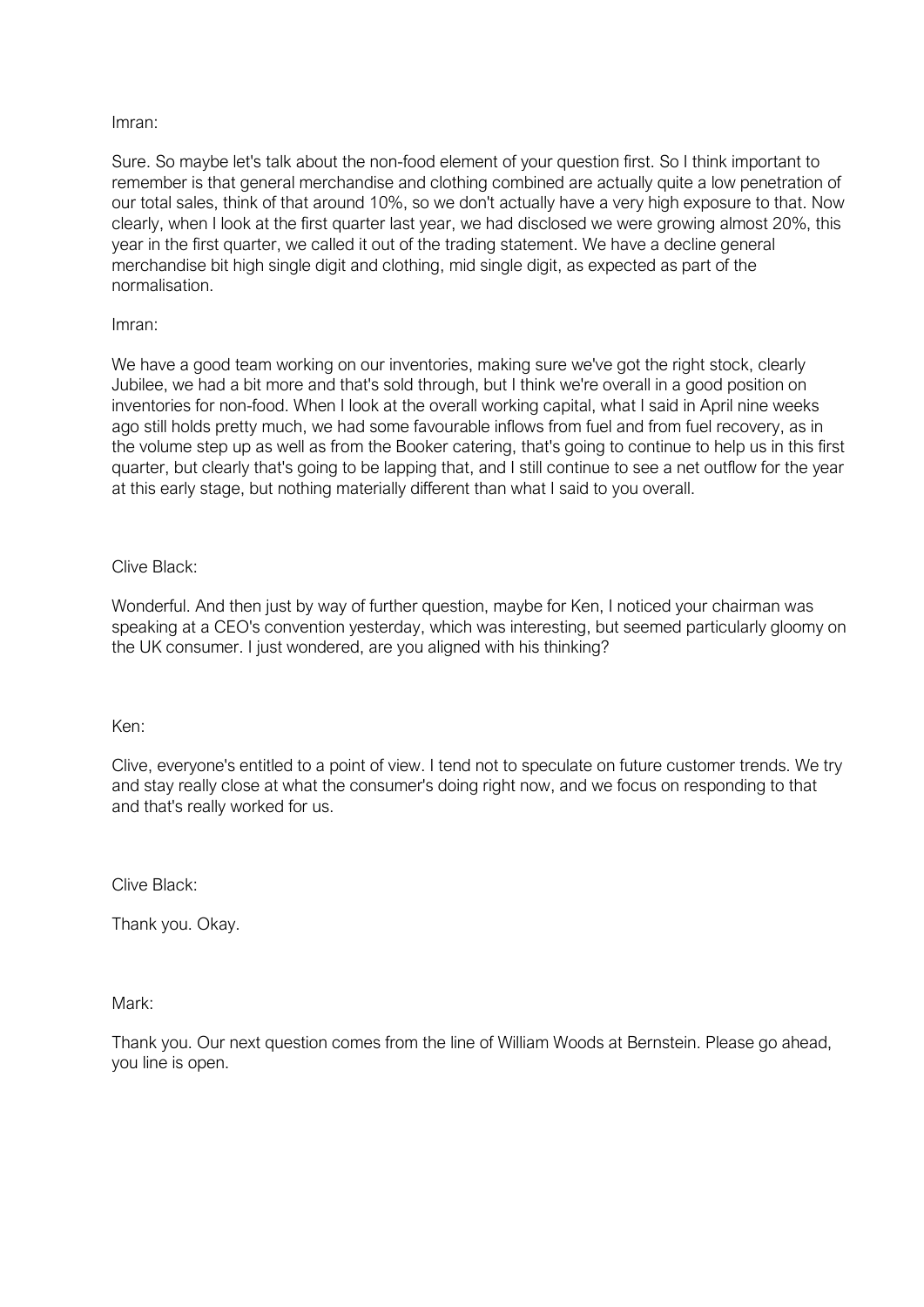#### William Woods:

Morning. Thanks for taking the question. First one's just on pricing in the market. Could you just talk about how you're seeing the pricing landscape in terms of how rational it is, moves by different players, in particular taking some of the lines out of Price Match that have been reported. And then secondly, it'd be good just to kind of understand current trading and how you see that going, in particular about the Jubilee weekend and the boost that we get from that. Thanks.

#### Ken:

Great. Thanks very much. Let's start with the Jubilee weekend. Let's start with the good news. I thought it was a fantastic celebration and a bit of a momentous occasion where Britain really came to life. I really thought it was quite a spectacular weekend and one to be proud of for the nation. Clearly, we saw some very interesting spikes in certain product categories. We sold nearly half a million bottles of Prosecco, which is doubled what we would normally see. The same was true of things like strawberries, cream, scones amazingly, including scone mix, which was one that surprised us. So a lot of people baked their own and there was a lot of street party activities. So it was a really good weekend, not only for Tesco, but for the country. I think in terms of... Remind me your first question again.

#### William Woods:

Sorry, the other was around pricing.

#### Ken:

So the market is behaving largely rationally. We see that where there is significant cost inflation in commodities, etcetera. We see that the market is behaving largely rationally and we expect that to continue. I think that we maintain a very strong, certainly amongst the full line grocers, I think the strongest value position with over 600 lines included in the Aldi Price Match. And I think there's great consistency in that. Lines may move in and out on a very temporary basis depending on market conditions, but I think there's a real consistency in that and that I think is something we absolutely plan to stick to. You will see us from time to time take cost price increases up ahead of the market and I would take certain examples like milk and also our investment in eggs, and also some of the commitments we've made to pig farmers, where we see particularly critical moments in the industry where we need to lead and take a step up in other words, to protect the sustainability of our food supply chain and that's from time to time where you'll see us do things a little bit differently.

William Woods:

Great. Thank you.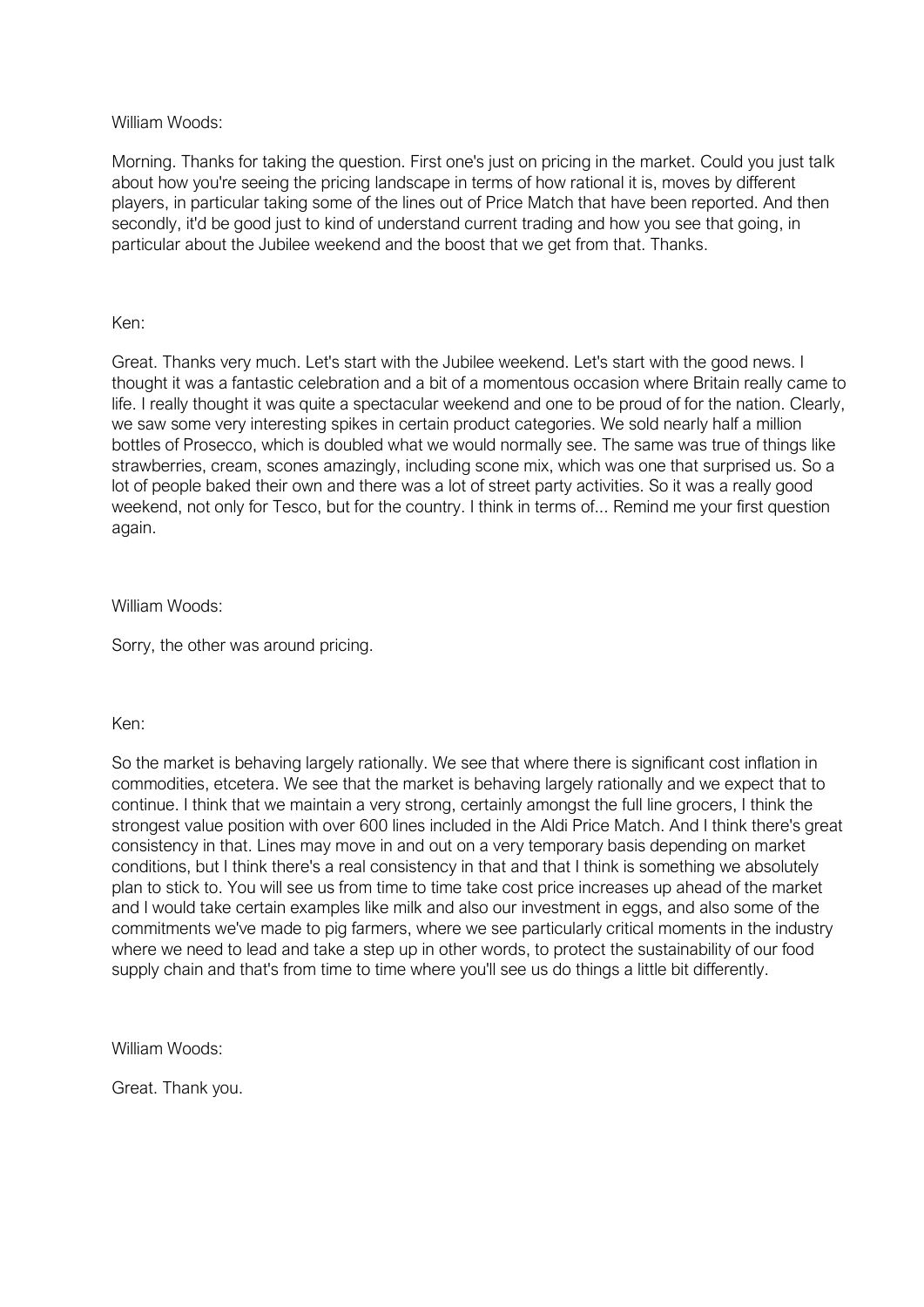Thank you.

Mark:

Thank you. And as a reminder for participants, if you do wish to ask a question, please dial zero one on your telephone keypad. The next question comes from the line of Xavier Le Mene of Bank of America Securities. Please go ahead.

Xavier Le Mene:

Yeah. Thank you very much for taking my question. So two, if I may. The first one, I know it's a trading statement, but can you also potentially come at the input cost you're getting and what you've been seeing in the last three months. And the second one is about the relationship with the suppliers. So how is it going? So do you have a kind of ongoing negotiation or do you have fixed price now, with the certain visibility for the next six months for instance?

Ken:

So, did I understand the first question right? Is our input costs, is it?

Xavier Le Mene:

Input costs, yes.

Ken:

Okay. So look, I'll ask Imran to address that and I'll take the supplier question. So the suppliers, we enjoy a particularly strong relationship with, and that's kind of independently verified if you like. So you may have seen the recent GCA league table that was published last week by the grocery adjudicator where we were second from the top of the table and scored incredibly strongly really on the ethics of how we work with our suppliers. And that's a policy that we have absolutely committed to and have every intent of maintaining, no matter how tough times get. The second thing is that we came top of the advantage survey, which is an independent survey of suppliers on their relationship with retailers for the sixth year running. And that gives me the confidence that we are behaving appropriately in the market, that we are seen by the industry as best in class in terms of the way we lead those relationships.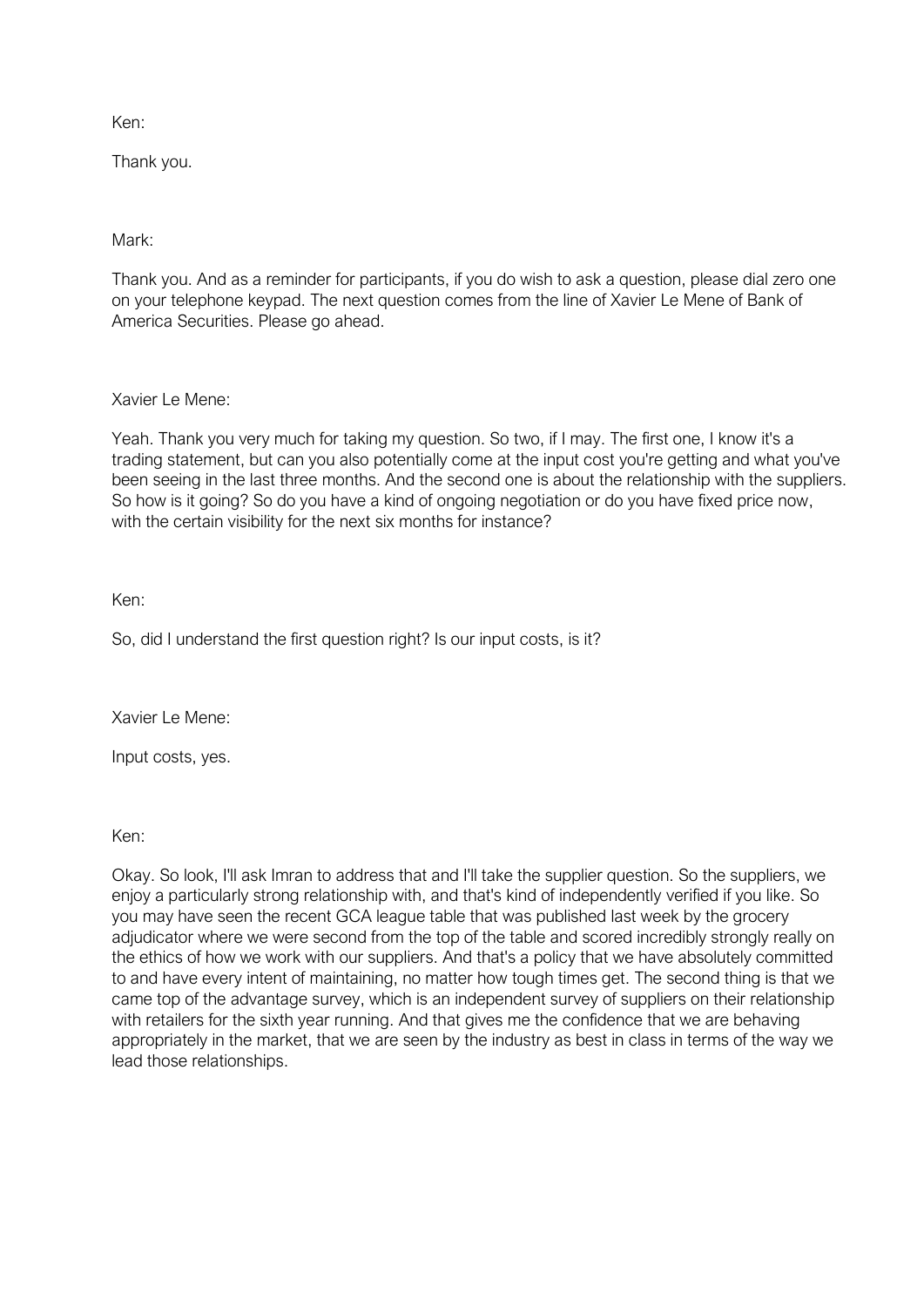We have many deep and long lasting partnerships and they have been absolutely essential in maintaining our best in class service levels right the way through the pandemic, and actually even now where we see challenges to availability depending on the category. And so that's a competitive differentiator for us. There's no doubt that tensions are rising because every P&L is under pressure from these inflationary moments. And that's likely to continue. I think the key for us is to maintain an objectivity and always look past it to the consumer and the customer and say "What are we doing together to minimise the impact on the customer?" That's our philosophy. We're very clear with the suppliers about that, but we're very rational and respectful in the way we work with them on it.

#### Imran:

So I'll take the question on input costs overall. So maybe if I break them down for you - opex and how I'm seeing that as the year has progressed. So look at this early stage, what I'd say to you is everything that we talked about in April is happening and I wouldn't have anything material to call out, right? So you remember we talked about the energy cost inflation, we talked about the payroll inflation, the distribution inflation, all of those things are there and they've played out. I would say no surprises thus far. I mean, critical to that of course is how much savings can we apply? And as you know, on a full year, we had an original pan of around 300 and I said at the time we would've continued to accelerate and figure out how much more can we save without impacting the customer shop, and that's what we're working on. I wouldn't want to give you an update today because that's work in progress.

#### Imran:

And then on the COGS side, the cost of goods side, you can imagine that the pressures are continuing on a regular basis, it's a tough trading environment out there, there's no doubt about that when I look at cost, but clearly I wouldn't give you a number of percent that you wouldn't expect me to given the sensitivity on that subject.

Xavier Le Mene:

Of course. Yeah. Thank you.

Mark:

Now our next question comes from the line of Rob Joyce at Goldman Sachs. Please go ahead.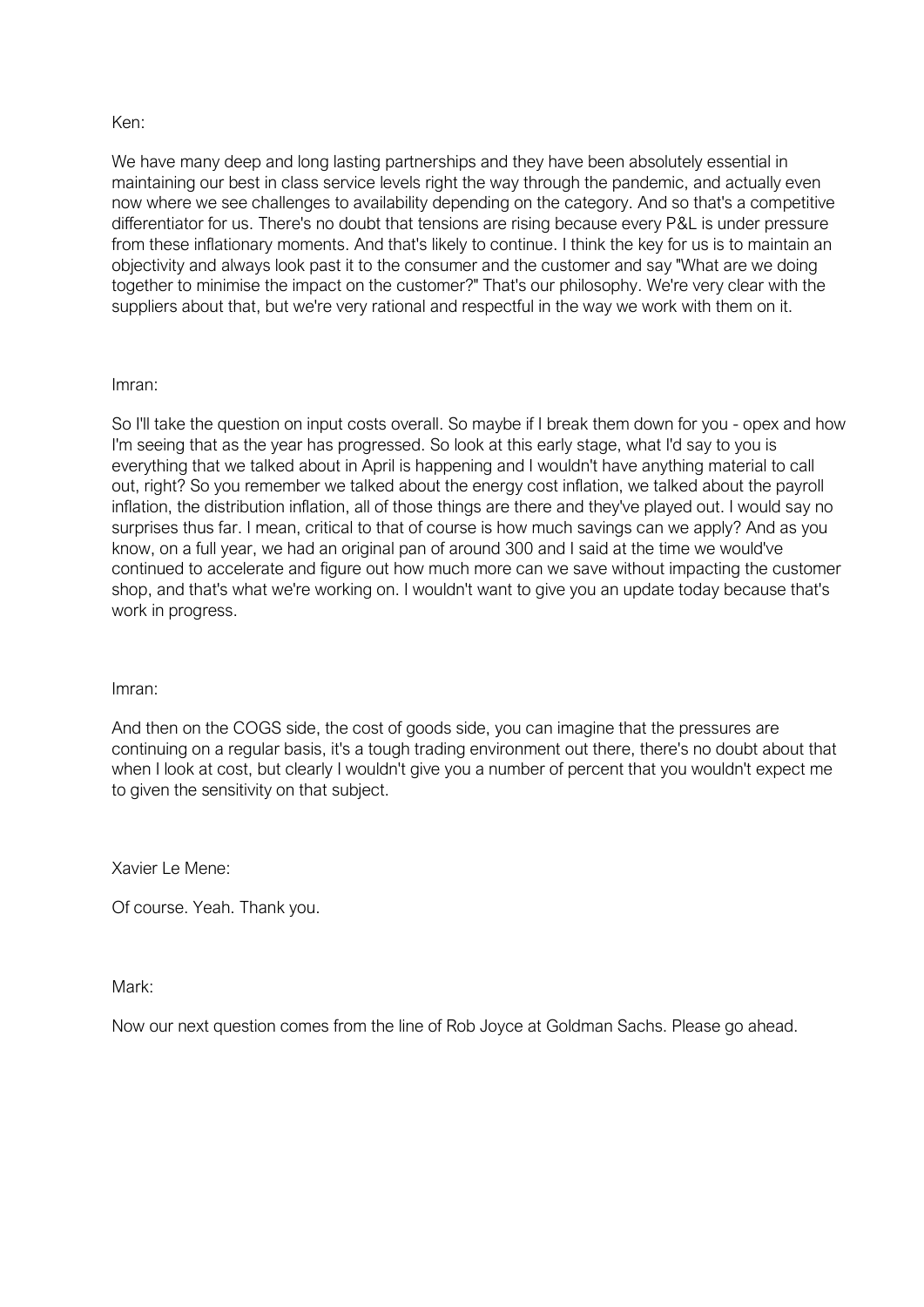#### Rob Joyce:

Hi, good morning. Thanks for taking the questions. First one is just on the top line. Yeah, I think previously in April you talked about sort of small positive like-for-like you are looking at this year, and then I've seen Asda come out and said they're talking about material sales decline. I was just wondering if you are still happy with that sort of small positive like-for-like for the year as we stand today. And can you maybe give us a feel on the exit rate? My sense is you may already be in that positive territory, that's the first one, that's in the UK. And the second one is just, on Booker's catering business, and just historically that's been quite a high margin business, definitely I'd say higher than the UK and ROI sort of headline number. Can you confirm that's still the case there? Thank you.

#### Imran:

Yeah. So I'll take the two in reverse order. The Booker catering margins are indeed the more accretive ones within the Booker environment, so that's good. And when we see growth in Booker, it's part of the plan to be fair, but it's good to see that the plan is coming through. On your first question, in terms of broad line, top line growth. What I'd say to you is, the first quarter having played out, lapping the big sort of lockdown that we had last quarter, it's not a real surprise to me that we're in negative territory. I mean, as I said, it's tough, but the reality also is the uncertainties that we talked about nine weeks ago, whether that's the inflationary environment and how that plays out, whether it's customer behaviour and how that really plays out as we lap the lockdown, as we really try to understand what customers are thinking and doing, all still have to come.

#### Imran:

And my view is, let's see how that actually happens as we get the first clean quarters ahead and then see where we land. So, broad-brush speaking, I would expect that still to be a possibility that we should be able to do that, but it's very much in an uncertain environment. What I feel comfortable is what we are doing is working for us, but obviously the environment is something that we need to deal with as it happens.

Rob Joyce:

Thank you.

Mark:

Thank you. And our final question comes from the line of Nick Coulter at Cit. Please go ahead.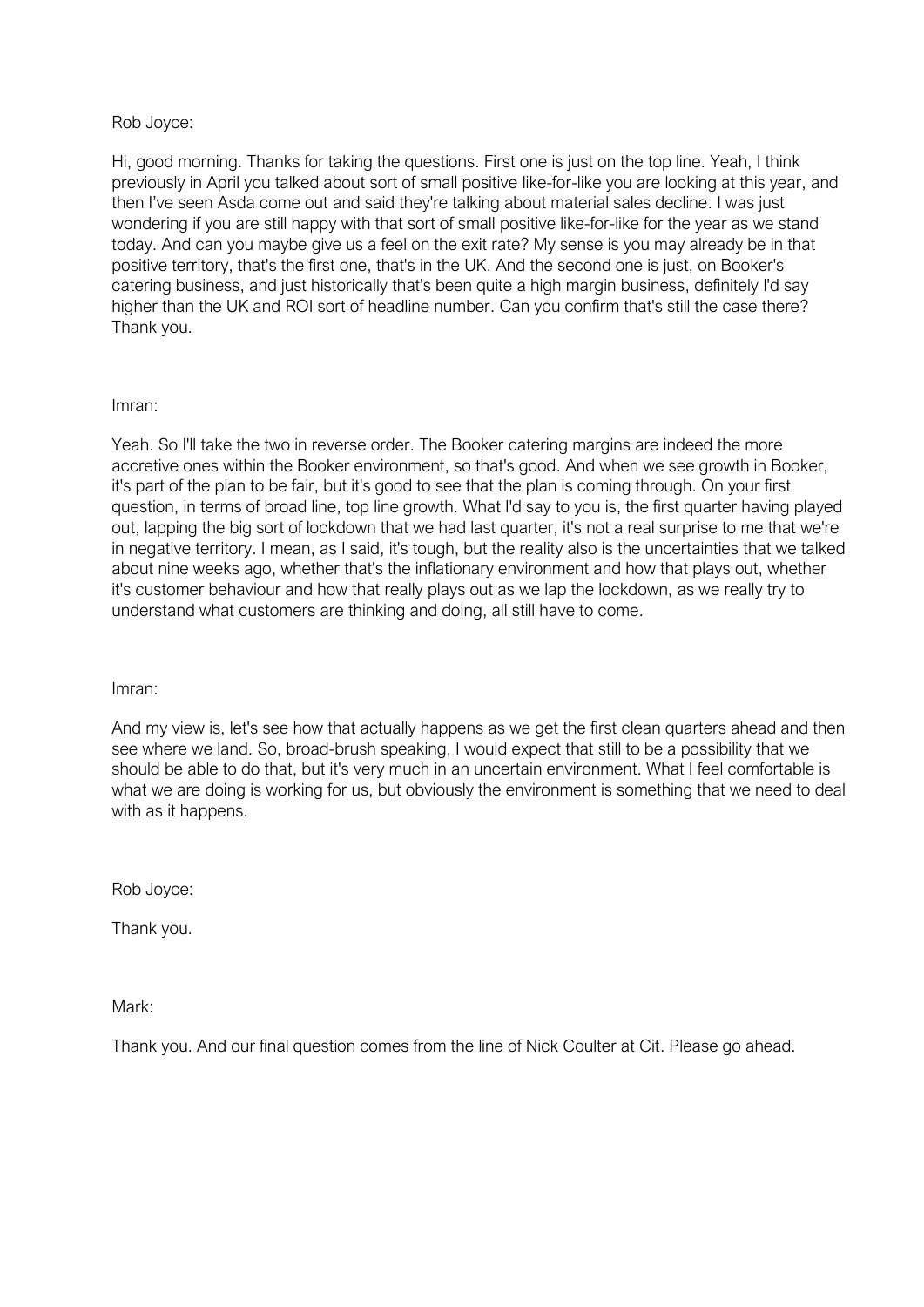Nick Coulter:

Hi, good morning. I get to close the show. So two quick questions from me, please. Firstly, could I ask what you are seeing in the most recent switching data? I guess, all else being equal, that should be positive. And secondly, could you comment specifically on the UK labour market as you see it, whether it's still tight and how you're mitigating the risks across the year. Thank you very much.

#### Ken:

Thank you very much Nick. So look, the switching data, you'll have same access as everybody else in terms of what Kantar is showing and what that shows is net net through the first quarter, we had switching gains. We saw, because we were lapping a lockdown last year for quarter one, what you're seeing is some normalisation in the market. So the discounters clearly saw switching gains. Hard to tell how much of that is due to just normalisation, because they didn't have a dot com proposition last year, how much of it is due to the new space they're putting down and how much of it is due to just customer switching. But as you rightly say, we are seeing switching gains from the rest of the market and that's been consistent. We've been really pleased that we've maintained that through the quarter.

#### Nick Coulter:

Thank you.

#### Ken:

Thank you. And in terms of the UK labour market, we're faring really well in the market, we've got good colleague availability. We've worked very hard obviously to put a very competitive reward package together for colleagues, which we were able to announce in April. We've made a number of enhancements to our reward model, including increasing our colleague discount and also increasing minimum hour contracts to 16 hours. We've got an app launching this month, which will allow colleagues to get additional hours in different stores. So we're doing an awful lot of work. We're also increasing the number of training modules and that's working really well for us. And of course we were also one of the big, big supporters of the Kickstart Programme, putting over 2,000 young people through that program. And so we have a number of different ways of accessing talent in the market, and for now, we're doing very well. Thank you.

#### Nick Coulter:

Okay. But as you move through the summer and into peak, you don't see any risks, so you have that in hand.

#### Ken:

We believe we have it in hand. We don't see any risks at this stage.